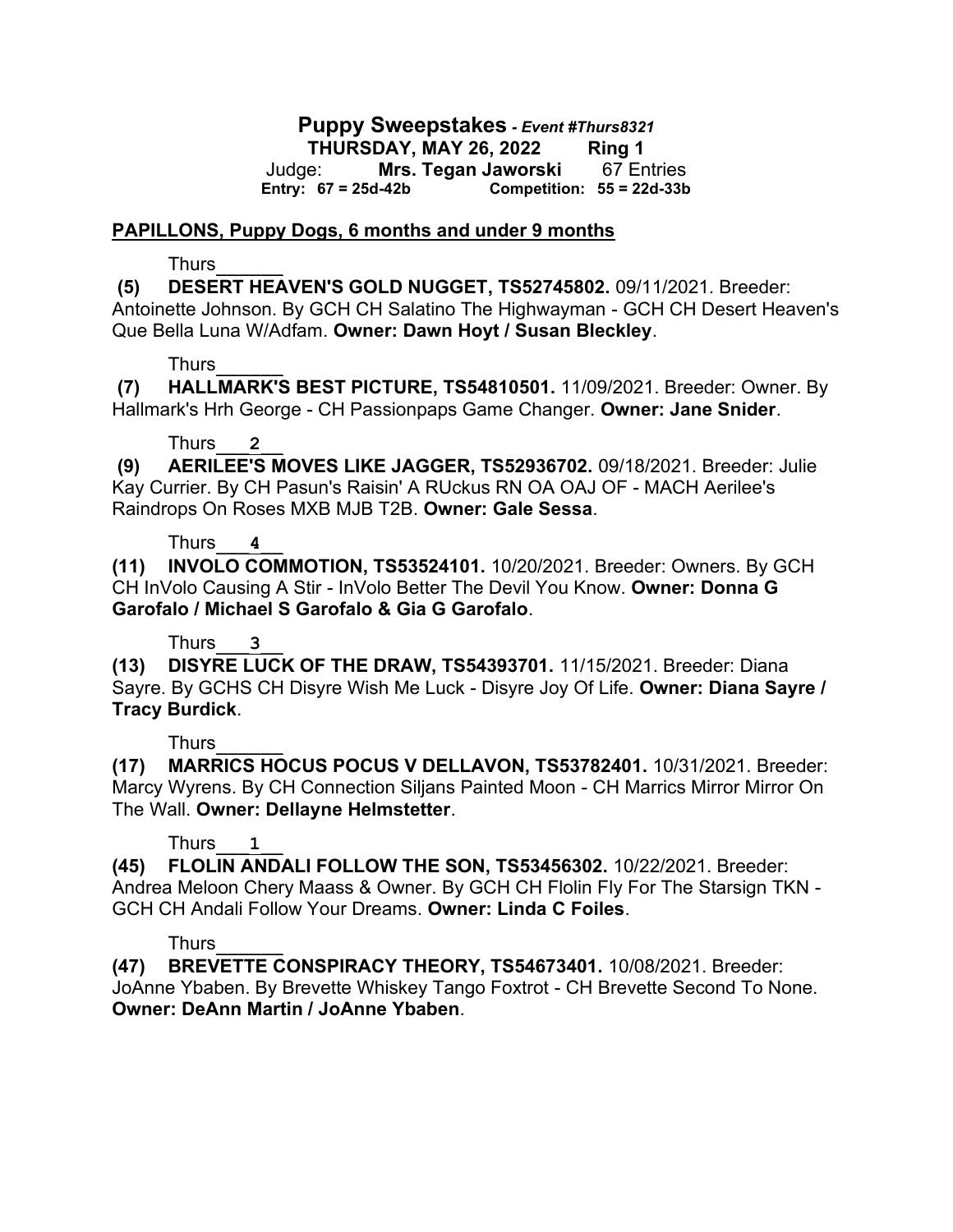Thurs\_\_**ABS**\_

**(105) FARFALLA STARSIGN IT JUST TAKES A SPARK AT SKYTRY, TS54609602.**  11/14/2021. Breeder: Shelley Malone & Patty Gemmill. By GCH CH Perry's On The Case At Stonebridge - Starsign's Lady Derringer At Farfalla. **Owner: Joanne Glawson / Shelley Malone**.

## **PAPILLONS, Puppy Dogs, 9 months and under 12 months**

Thurs\_\_\_**1**\_\_ **Thurs:BOSBISW**

**(19) DENZEL FLASHING LIGHTS, TS53743702.** 06/12/2021. Breeder: Owners. By GCH CH Denzel Broadway Lights - Denzel White Russian. **Owner: Tracy Burdick / Diana Winer**.

## Thurs\_\_\_**2**\_\_

**(21) WINGSSONG HIGH HOPES, TS52344302.** 07/06/2021. Breeder: Owner. By CH Wingssong Take A Chance On Me - Wingssong Isn't She Lovely. **Owner: Chris Jones**.

## Thurs\_\_**ABS**\_

**(25) MARRICS PLAYING FAST N FURIOUS, TS52386402.** 06/30/2021. Breeder: Shelly Dell. By CH Marrics Playing To The Crowd - CH Farfalla Starsign N Runway Of A Covergirl. **Owner: Marcy Wyrens**.

# Thurs\_\_\_\_\_\_

**(27) BLUECHIP DANCING CHEEK TO CHEEK, JQ4123488 (CKC).** 08/20/2021. Breeder: Owner. By Bluechip Rumble In The Jungle - Bluechip Peek-A-Boo. **Owner: Olga Gagne**.

Thurs\_\_\_\_\_\_

**(29) RUNWAY'S REMEMBER ME, TS52124503.** 07/19/2021. Breeder: Julia King. By GCHB CH Magic Sunrise Ace Of Base - Runway's Cameo Appearance. **Owner: Sally Howard / Julia King**.

Thurs\_\_\_\_\_\_

**(31) FENICE CRAZY HIGH MAGIC GRIS GRIS, TS53284802.** 05/28/2021. Breeder: Owners. By CH Fenice Astronomical - CH Fenice Starz Voodoo Queen Of New Orleans. **Owner: Ellen Perry / Matthew Perry**.

# Thurs\_\_\_**4**\_\_

**(49) DENZEL NAME IN LIGHTS, TS53743701.** 06/12/2021. Breeder: Owners. By GCH CH Denzel Broadway Lights - Denzel White Russian. **Owner: Tracy Burdick / Diane Winer**.

## Thurs\_\_**ABS**\_

**(53) DISYRE DESIGNED TO LOVE, TS53072001.** 06/14/2021. Breeder: Owner. By Ch Disyre Classic Design - CH Bloom An Disyre To Love. **Owner: Diana Sayre**.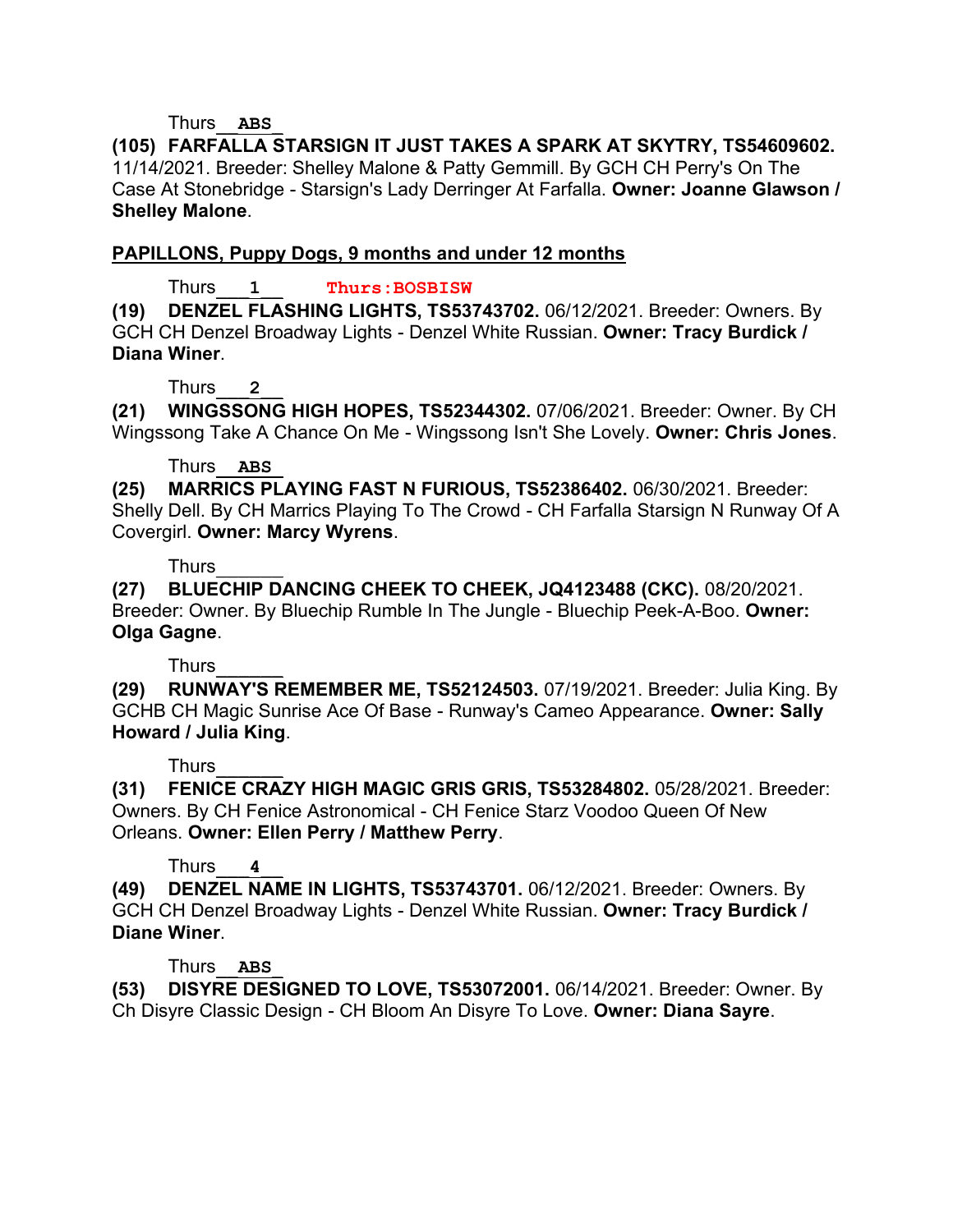**(107) ALIKAZAM'S YOU'RE IT, TS52213702.** 08/04/2021. Breeder: Gayla Spivey. By GCHS CH Too Cutes Center Stage - GCH CH Jingle Vom Schwabenhof. **Owner: Susan B King**.

Thurs\_\_\_**3**\_\_

**(111) NANKEN CRACKER JACK, TS53367501.** 07/13/2021. Breeder: Owner. By Anamato Hunter's Moon - CH Nanken Icing On The Cake. **Owner: Nana RIdgeway**.

# **PAPILLONS, Dogs, 12 months and under 15 months**

Thurs\_\_\_**4**\_\_

**(39) SPOTLIGHT PRINCE CHARMING, TS51597602.** 05/11/2021. Breeder: Owner. By CH Spotlight I Can Be Your Hero - CH Spotlight Paris Tri Symphony. **Owner: Kim Barbolini**.

Thurs\_\_\_**1**\_\_

**(43) LYRIC TOPFLITE SONG OF VALYRIA, TS51895602.** 03/14/2021. Breeder: Sharon Snell & Joanie Carl. By CH Clearlake MGL-Ilse Nestle Quik Of VW - CH Topflite LaLa Land. **Owner: Gale Ann Osborne / Joanie Carl**.

## Thurs\_\_\_**3**\_\_

**(69) MARRICS MAGIC POTION WITH SHADA, TS50981602.** 05/12/2021. Breeder: Marcy Wyrens. By GCH CH Marrics Sky Magic - Marrics Mission Moment II. **Owner: Marcy Wyrens / Sharon Parker**.

# Thurs\_\_\_\_\_\_

**(71) SERNA-STEDT BOLD RULER, TS51723803.** 02/27/2021. Breeder: Owner. By GCH CH Domino's Hi My Name Is Gary - CH MGL-Isle Genuine RIsk Of VW At Serna-Stedt. **Owner: June Peterson**.

# Thurs\_\_\_**2**\_\_

**(117) LOTEKI LIVE LIKE ROYALTY, TS52682401.** 05/21/2021. Breeder: Owner. By CH Loteki Rose To The Throne - GCH CH Loteki Live Passionately. **Owner: Lou Ann King**.

Thurs\_\_\_\_\_\_

**(163) CH WILLOW'S POND RHYTHM OF THE REIGN OF DAKOTAH, TS50970302.**  03/03/2021. Breeder: Owners. By GCHP CH Skyview's Dakotah Reign Of Desire - Zelicaon's Poetry In Motion. **Owner: Michael Eckstein / Vicki Eckstein & Darcy Ahlers**.

# **PAPILLONS, Puppy Bitches, 6 months and under 9 months**

Thurs\_\_\_\_\_\_

**(6) ANDALI FLOLIN RISING FROM THE ASHES, TS53456301.** 10/22/2021. Breeder: Andrea Meloon, Cheryl Maass & Linda Foiles. By GCH CH FLolin Fly For the Starsign TKN - GCH CH Andali Follow Your Dreams. **Owner: Andrea Meloon / Cheryl Maass & Susan Swan**. **Agent: Barbara Gossett**.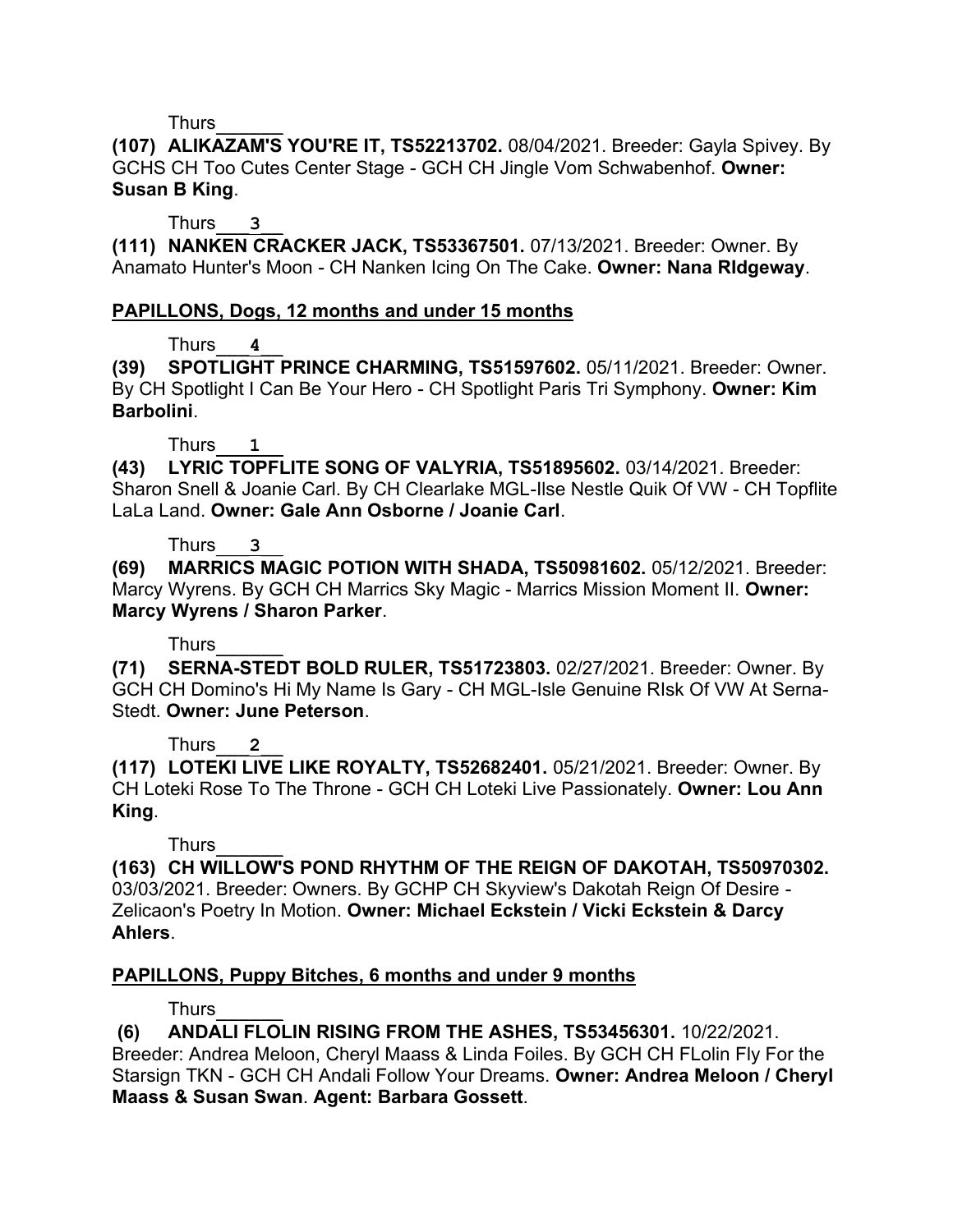**(8) HALLMARK'S OUTSTANDING ACHIEVEMENT, TS54810502.** 11/09/2021. Breeder: Owner. By Hallmark's Hrh George - CH Passionpaps Game Changer. **Owner: Jane Snider**.

## Thurs\_\_\_**3**\_\_

**(10) CLEARLAKE MERRIMAC, TS53724001.** 09/29/2021. Breeder: Owners. By GCH CH Clearlake Domino's High Voltage - CH Clearlake Fanny's Your Aunt. **Owner: Elyse Vandermolen / Sharon Newcomb**.

## Thurs\_\_\_**2**\_\_

**(12) WILLOW'S POND IMA CUPID SHUFFLE, TS52801701.** 10/02/2021. Breeder: Owner, Darcy Ahlers & Michael Eckstein. By GCH CH Justa Puzzling Alibi At Willow's Pond - Zelicaon Poetry In Motion. **Owner: Vicki Eckstein**.

## Thurs\_\_\_\_\_\_

**(14) SKYTRY'S BUFFY LEGACY, TS52693702.** 09/12/2021. Breeder: Owners. By SkyTry's Puck Sprite Prankster - SkyTry's I'm Not Just A Pretty Girl. **Owner: Joanne Glawson / Skylar Amanda Lane Glawson**.

## Thurs\_\_\_\_\_\_

**(16) NIGHTFIRE'S CRYSTAL CHIC, TS54670501.** 09/25/2021. Breeder: Yvonne Weber. By Multi Stars Mind Is The Magic - Nighfire's Made To Win. **Owner: Lurinda Barnwell**.

Thurs\_\_\_\_\_\_

**(18) BREVETTE INTERNATIONAL INCIDENT, JU4152635 (CKC).** 10/25/2021. Breeder: Catherine Redding & Owner. By Brevette Baccarat - CH Brevette As You Wish. **Owner: JoAnne Ybaben**.

# Thurs\_\_\_\_\_\_

**(22) MARRICS SPOOKTACULAR, TS53782403.** 10/31/2021. Breeder: Owner. By CH Connection Siljans Painted Moon - CH Marrics Mirror Mirror On The Wall. **Owner: Marcy Wyrens**.

# Thurs\_\_\_**1**\_\_

**(84) CLEARLAKE HELL'S REVENGE, TS53724002.** 09/29/2021. Breeder: Elyse Vandermolen & Sharon Newcomb. By GCH CH Domino's High Voltage - CH Clearlake Fanny's Your Aunt. **Owner: Travis Woodward / Elyse Vandermolen**.

# Thurs\_\_\_**4**\_\_

**(88) DOMINO'S A NEW GIRL IN TOWN, TS54014901.** 11/17/2021. Breeder: Owners. By GCH CH Domino's High Voltage - CH Domino's Talk Of The Town. **Owner: Laura Temperato / Leona Domino**.

# Thurs\_\_\_\_\_\_

**(92) BIZZY BEE DE ATALA, TS52760601.** 10/01/2021. Breeder: Owner. By CH Silvermorning's Lasting Impression - HoneyKyst La Vida Loca. **Owner: Cassandra Cooper**.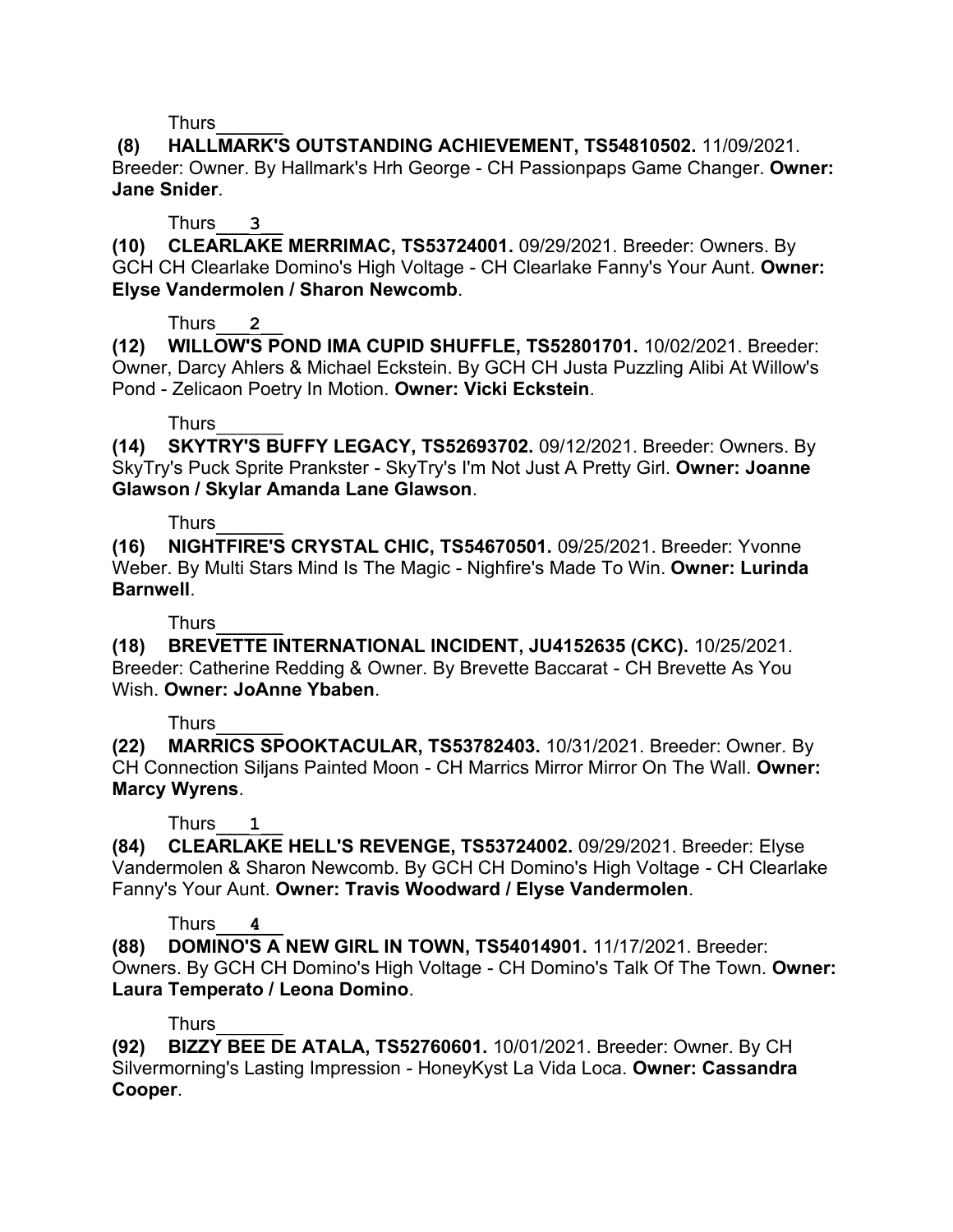Thurs\_\_**ABS**\_

**(100) CADAGA STARSHINE II, TS52597602.** 09/26/2021. Breeder: Owner. By CH Danna's All Eyes On Me - Cadaga Sensation. **Owner: John Oulton**.

### **PAPILLONS, Puppy Bitches, 9 months and under 12 months**

### Thurs\_\_\_\_\_\_

**(26) DEOR RED HOT JAZZ ATTRACTION, TS53897201.** 08/25/2021. Breeder: Owner. By GCH CH SkyTry's Transformers Hip-Hop Music Master - Deor Invicible Star Power. **Owner: Deborah O'Reilly**.

### Thurs\_\_**ABS**\_

**(30) STARSTRUCK THE GIFT OF GAB, TS52203901.** 06/18/2021. Breeder: Owner. By GCH CH StarStruck RIde The Stars AX AXJ OF - NAC GCH CH MACH5 StarStruck Oh My Word! PAD PJD OF. **Owner: Andrea Samuels**.

### Thurs\_\_\_\_\_\_

**(32) ROCYN'S A NEW DAWN DE ATALA, TS52121201.** 07/10/2021. Breeder: Owner & Cynthia Springer. By CH Silvermorning's Lasting Impression - CH Rocyn's Goddess Of Justice. **Owner: Cassandra Cooper**.

### Thurs\_\_\_**4**\_\_

**(34) VOLTIGE SUNDAY BEST, TS52254004.** 08/08/2021. Breeder: Lauren Tapyrik & Barbara Grubb. By CH Brevette Situation Normal - GCH CH Cedar Creek Starsign Break All The Rules BCAT. **Owner: Susan Vernon / Lauren Tapyrik**.

## Thurs\_\_\_\_\_\_

**(36) CLEARLAKE CORALINE, TS53190401.** 08/18/2021. Breeder: Elyse Vandermolen. By CH Liberty's Pal Of Mine - CH Clearlake Capri. **Owner: Elyse Vandermolen / Sharon Newcomb**.

## Thurs\_\_**ABS**\_

**(38) RUNWAY'S JENNY FROM THE BLOCK, TS52124501.** 07/19/2021. Breeder: Julia King. By Magic Sunrise Ace Of Base - Runway's Cameo Appearance. **Owner: Brianna Bedrosian / Julia King**.

## Thurs\_\_\_\_\_\_

**(40) SKYTRY'S PRECOCIOUS CRUEL TO BE KIND, TS51693002.** 06/05/2021. Breeder: Owners. By CH SkyTry's There Has Never Lived A More Loyal Squire - SkyTry's Precocious Riverdale Raven Beauty. **Owner: Joanne Glawson / Skylar Amanda Lane Glawson**.

Thurs\_\_\_**1**\_\_ **Thurs:BISW**

**(42) INVOLO YOU ARE NOT ALONE, TS53768101.** 08/07/2021. Breeder: Owners. By GCHP CH InVolo The King Of Pop - CH InVolo The Devil Is In The Details. **Owner: Donna G Garofalo / Michael S Garofalo & Gia G Garofalo**.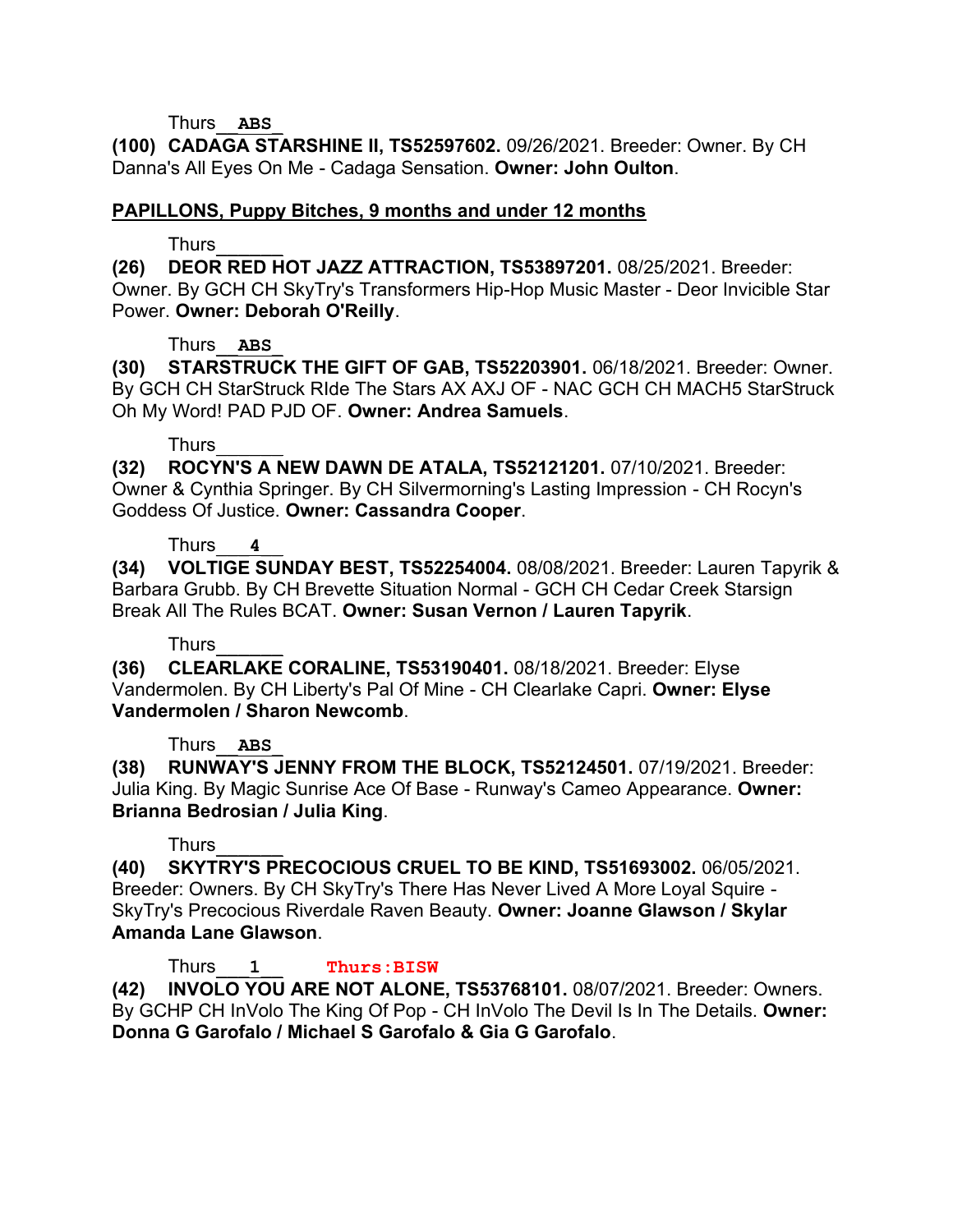**(44) DENZEL BEYOND THE LIGHTS, TS53743704.** 06/12/2021. Breeder: Owners. By GCH CH Denzel Broadway Lights - Denzel White Russian. **Owner: Tracy Burdick / Diane Winer**.

### Thurs\_\_\_\_\_\_

**(50) BLUECHIP BEE MY WILD ROSE, JN4119000 (CKC).** 07/12/2021. Breeder: Owner. By CH Noble's Bluechip Sting LIke A Bee - Bluechip Can't Stop The Feelin. **Owner: Olga Gagne**.

### Thurs\_\_**ABS**\_

**(52) DELLAVON SMOKE COLORED GLASSES, TS52267803.** 06/07/2021. Breeder: Owner. By CH Marrics Where There's Smoke There's Fire - Marrics Icing On The Cake At Rhapsody. **Owner: Dellayne Helmstetter**.

## Thurs\_\_\_\_\_\_

**(86) DAKOTAH MAP MAKE IT REIGN AT TWIGHLIGHT, TS52641201.** 08/07/2021. Breeder: Darcy Ahlers, Alberta Klein & Chris Ann Moore. By GCHP CH Skyview's Dakotah Reign Of Desire - GCH CH Zelicaon's Majical Dakotah Wind. **Owner: Matthew Kimmes / Darcy Ahlers**.

### Thurs\_\_\_**2**\_\_

**(90) VOLTAGE RAISE A GLASS, TS52254001.** 08/08/2021. Breeder: Owner & Barbara Grubb. By CH Brevette Situation Normal - GCH CH Cedar Creek Starsign Break All The Rules BCAT. **Owner: Lauren Tapyrik**.

## Thurs\_\_\_\_\_\_

**(102) DENZEL GLITTERING LIGHTS, TS53743705.** 06/12/2021. Breeder: Owners. By GCH CH Denzel Broadway Lights - Denzel White Russian. **Owner: Tracy Burdick / Diane Winer**.

## Thurs\_\_\_\_\_\_

**(106) WILDFIRE ON THE SPOT, TS53073101.** 07/11/2021. Breeder: Owners. By CH Wildfire Connect The Dots - Wildfire TIcket To Paradise. **Owner: Angela Pickett / Cheslie Pickett**.

## Thurs\_\_**ABS**\_

**(108) INVOLO HEAL THE WORLD, TS53768102.** 08/07/2021. Breeder: Donna G, Michael S & Gia G Garofalo. By GCHP CH InVolo The King Of Pop - CH InVolo The Devil Is In The Details. **Owner: Donna G Garofalo / Michael S Garofalo & Gia G Garofalo**.

## Thurs\_\_\_\_\_\_

**(176) ALIKAZAM'S IT ALL ADDS UP, TS52213701.** 08/04/2021. Breeder: Owner. By GCHS CH Too Cutes Center Stage - GCH CH Jingle Vom Schwabenhof. **Owner: Gayla Spivey**.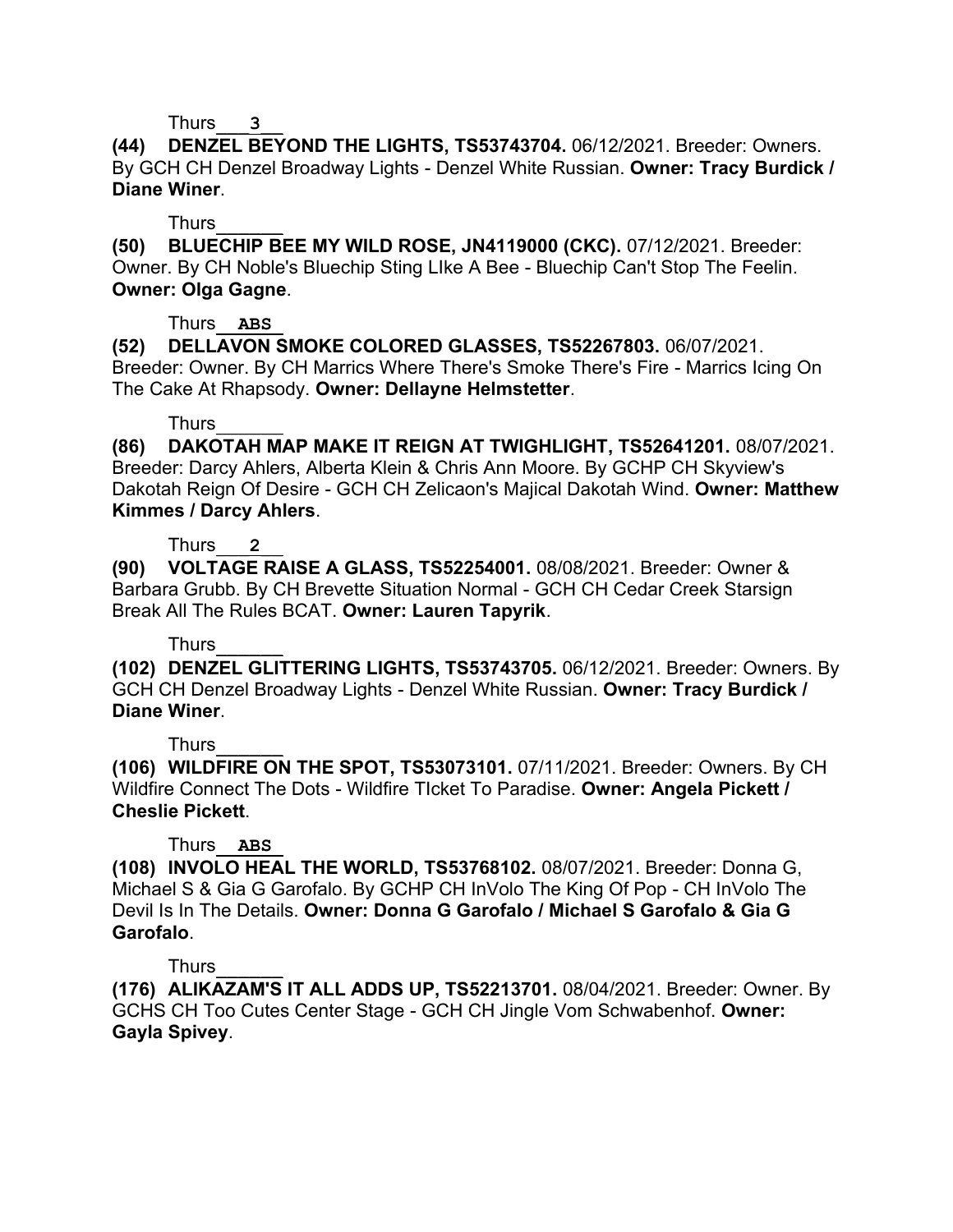**(178) SUNDREAM THE HEAT IS ON, TS52366202.** 07/24/2021. Breeder: Owner. By GCHS CH Disyre Wish Me Luck - Wiseria Armita. **Owner: Mary Kriss**.

## Thurs\_\_\_\_\_\_

**(248) CH FENICE HIGH FALUTIN', TS53284801.** 05/28/2021. Breeder: Owners. By CH Fenice Astronomical - CH Fenice Starz Voodoo Queen Of New Orleans. **Owner: Ellen Perry / Matthew Perry**.

# **PAPILLONS, Bitches, 12 months and under 15 months**

Thurs\_\_\_**4**\_\_

**(54) BREVETTE THIS IS NOT WHINE COUNTRY, TS51555502.** 04/14/2021. Breeder: Christine Burton & JoAnne Ybaben. By CH Brevette Firecracker OA OAJ - GCH CH Brevette Charade AX MXJ NF CGC TKN. **Owner: Jeff White / Christine Burton**.

Thurs\_\_**ABS**\_

**(60) DAKOTAH'S FREEZE FRAME OF WILLOW'S POND, TS50970303.**  03/03/2021. Breeder: Owners. By GCHP CH Skyview's Dakotah Reign Of Desire - Zelicaon's Poetry In Motion. **Owner: Michael Eckstein / Vicki Eckstein & Darcy Ahlers**.

Thurs\_\_**ABS**\_

**(62) INVOLO OH WHAT A FEELING, TS52264901.** 05/03/2021. Breeder: Owners. By CH InVolo Can't Fight This Feeling - CH InVolo Buon Natale. **Owner: Donna G Garofalo / Michael S Garofalo & Gia G Garofalo**.

Thurs\_\_\_**1**\_\_

**(64) INSIGNIA PERFECT SIN, TS50707002.** 04/09/2021. Breeder: Owner. By GCHB CH InVolo Fallen Angel - CH Insignia Denzel Perfectly Serious. **Owner: Nicole Laver**.

# Thurs\_\_\_\_\_\_

**(66) NANRICH TOPFITE NEVER SAY NEVER, TS52488601.** 03/02/2021. Breeder: Owners. By CH Nanrich's Peter O'Doul RN - CH Nanrich Topflitemidnitemadness. **Owner: Richard Lopaschuk / Nancy Lopaschuk & Sandra Schumacher**.

# Thurs\_\_**ABS**\_

**(72) ADAUGEO SEND IT, TS54106601.** 03/26/2021. Breeder: Owner. By GH Copella La Ren Irresistible Attraction By Adora - CH Adaugeo In All Her Finery. **Owner: Danae Fayard**.

# Thurs\_\_\_**3**\_\_

**(110) CASA BELLA'S GIRLS ON FIRE, TS51502904.** 05/08/2021. Breeder: Owner & Harold Schmidt. By GCH CH Casa Bella's Great Expectations - CH Casa Bella's Girls Got Tude By Skies. **Owner: Carol R Lauren-Schmidt**.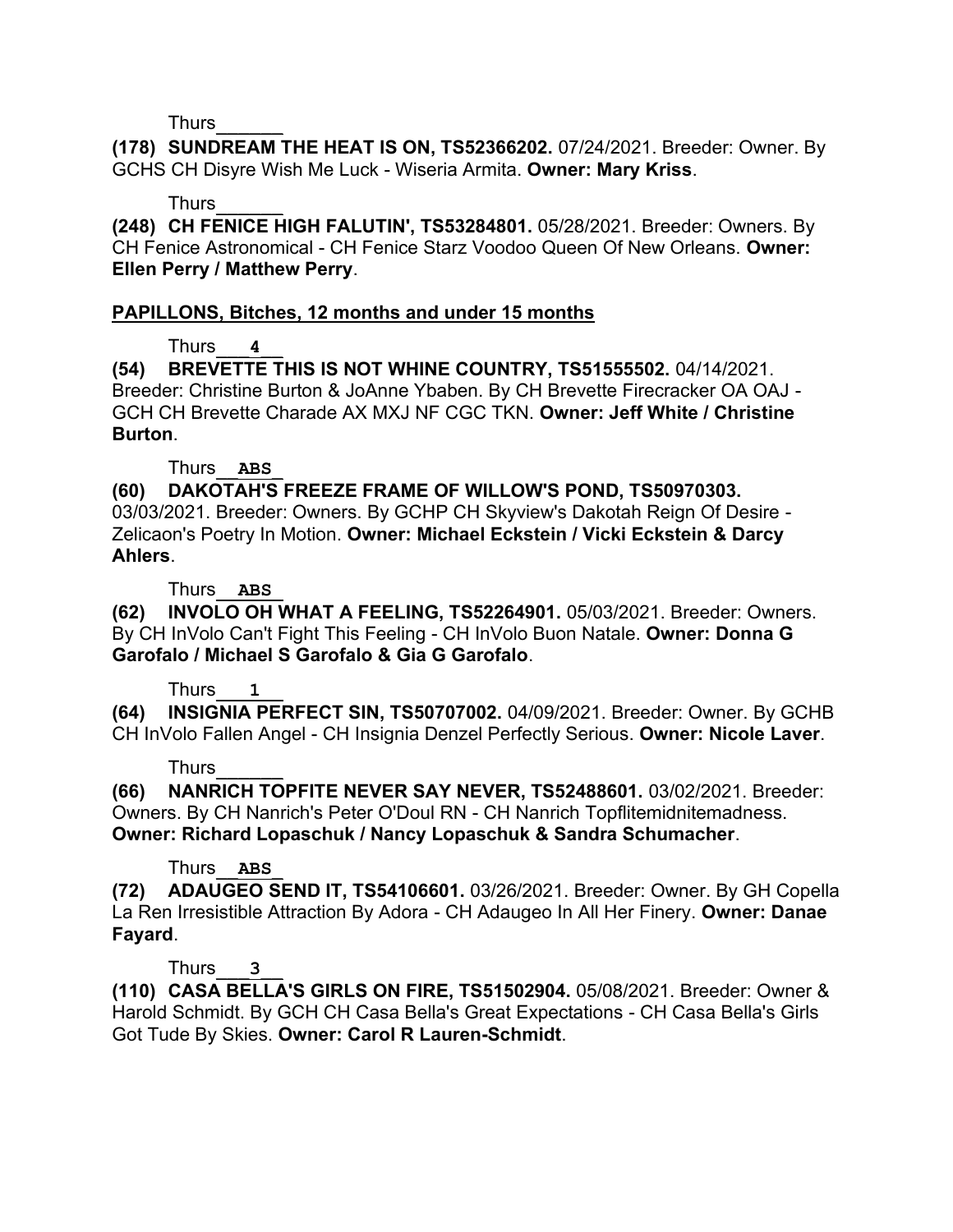**(132) SERNA-STEDT MISTY GALORE, TS51723801.** 02/27/2021. Breeder: Owner. By GCH CH Domino's Hi My Name Is Gary - CH MGL-Isle Genuine RIsk Of VW At Serna-Stedt. **Owner: June Peterson**.

#### Thurs\_\_\_\_\_\_

**(170) BREVETTE NON PAREIL, TS51555503.** 04/14/2021. Breeder: Owner & Joanne Ybaben. By CH Brevette Firecracker OA OAJ - GCH CH Brevette Charade MX MXJ NF CGC TKN. **Owner: Christine Burton**.

### Thurs\_\_\_**2**\_\_

**(172) LOTEKI HEATED PASSION, TS52892402.** 05/12/2021. Breeder: Owner. By GCH CH Loteki Crime Of Passion - GCH CH Loteki In The Heat Of The Night. **Owner: Lou Ann King**.

#### Thurs\_\_**ABS**\_

**(180) LOTEKI NIGHT OF PASSION, TS52892401.** 05/12/2021. Breeder: Owner. By GCH CH Loteki Crime Of Passion - GCH CH Loteki In The Heat Of The Night. **Owner: Lou Ann King**.

**Thurs Best in Puppy Sweepstakes\_\_42\_\_ Best of Opposite Sex to Best in Puppy Sweepstakes\_\_19\_\_**

> **Veteran Sweepstakes** *- Event #Thurs8321* **11:30 AM THURSDAY, MAY 26, 2022 Ring 1** Judge: **Mrs. Tegan Jaworski** 11 Entries **Entry: 11 = 5d-6b Competition: 8 = 3d-5b**

## **PAPILLONS, Veteran Dogs, 7 years and under 10 years**

Thurs\_\_\_**1**\_\_ **Thurs:BOSBIVetSW**

**(125) CH JESSARAE'S BACKSTAGE PASS, TS26000401.** 02/09/2015. Breeder: Owner & Paula Ray. By GCH CH Lafford Fly Me Too Farleysbane - GCH CH MACH Jessarae's NYC Style MX MXB MXJ MJB NF. **Owner: Jessica Isenbarger**.

Thurs\_\_\_**2**\_\_

**129 CH WINDCREST WILDCARD RE OA OF OAJ CA SIN SCN CGC TKA,** 

**TS23181501.** 08/13/2014. Breeder: Marcia McDiarmid. By Windcrest Echo In The Moonlight - Windcrest Miracle On Wing. **Owner: Jennifer Harman**.

#### Thurs\_\_**ABS**\_

**(131) GCHP CH VALIFYRE FREESPIRIT ICY SPARKS, TS26540001.** 12/27/2013. Breeder: Kelley & Case Laan, Mary B WHite & RIchard Worden. By GCH CH Marron's Tommy Hilfiger - CH Freespirits Valifyre I Factor. **Owner: Kelley L Laan / Case H J Laan**.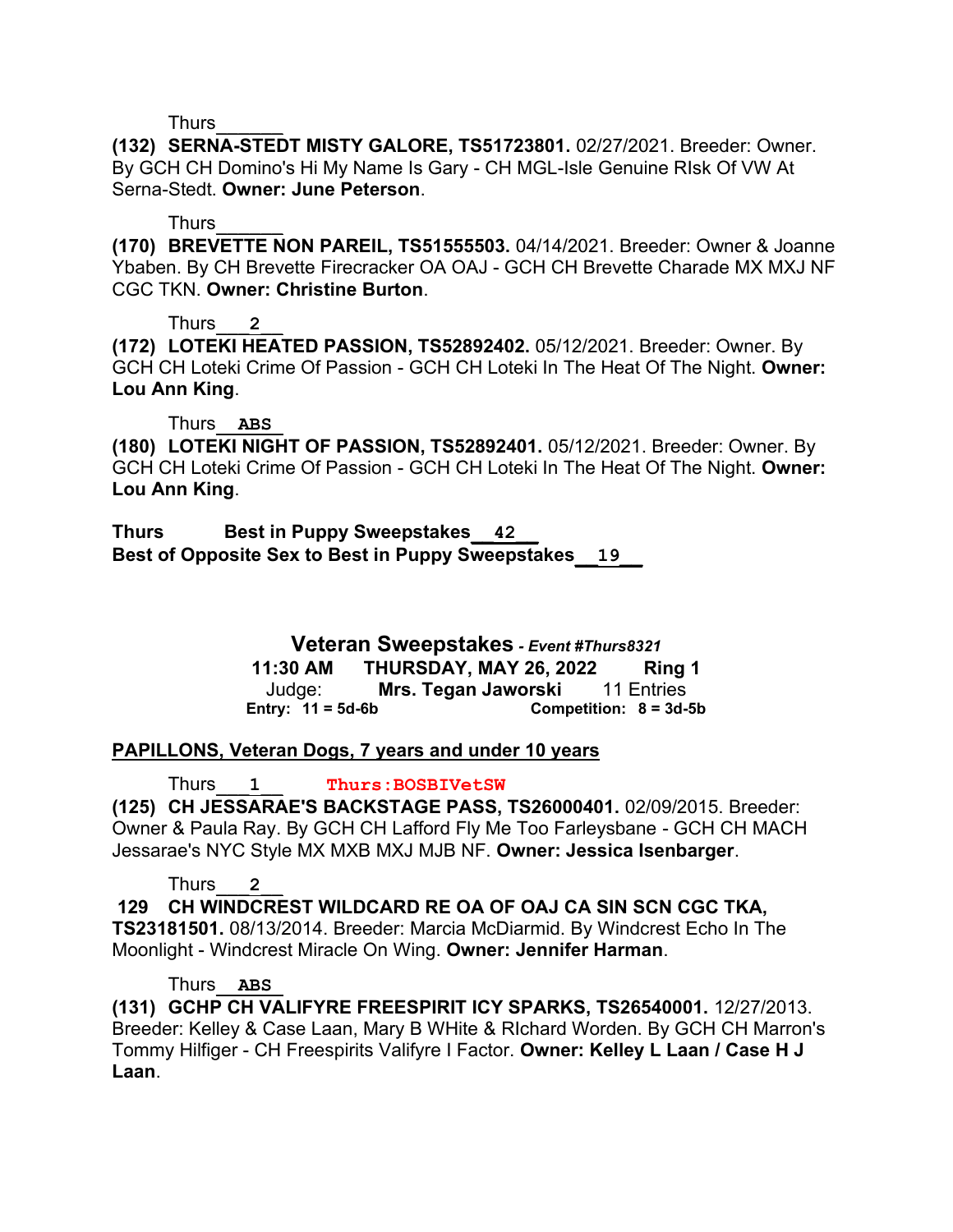Thurs\_\_**ABS**\_

**(133) GCHB CH CANDELLA WISH UPON A STAR AT DISYRE, TS19313302.**  09/07/2013. Breeder: Carol Ochs. By GCH CH Disyre Livin' In Luxury - GCH CH Candella Will O'Wisp. **Owner: Diana Sayre**.

#### **PAPILLONS, Veteran Dogs, 10 years and over**

Thurs\_\_\_**1**\_\_

**(211) GCHS CH VALENTINO BY MONARCH CD PCD BN RAE FDC MX MXJ NF T2B2 THD RATN CGCA TKP, TS10841901.** 02/29/2012. Breeder: Margie Riccomini. By CH Monarch's Mighty Titus by Sandel - Monarch Blossom Queen. **Owner: Carol Lauren-Schmidt / Lauren Soderbert & Audra Lynn**.

### **PAPILLONS, Veteran Bitches, 7 years and under 10 years**

Thurs\_\_\_**4**\_\_

**(166) GOLDENBAY MIRA PERFECT DELIGHT, TS20442202.** 01/10/2014. Breeder: Pat Porreca & Barbara Gossett. By CH Wildways Perfect Storm - Kirin Dalia's Delight. **Owner: Karen Reed**. **Agent: Barbara Gossett**.

Thurs\_\_\_**1**\_\_ **Thurs:BIVetSW**

**(192) PNAC GCH CH MACH3 PACH2 STARSTRUCK PREDICT MY FUTURE PJD BCAT DJ DS, TS24751601.** 11/27/2014. Breeder: Owner. By CH MACH5 StarStruck Moonshadow Chinak XF PAD PJD - GCH CH MACH3 StarStruck Remember My Name. **Owner: Andrea Samuels**.

Thurs\_\_\_**2**\_\_

**(194) GCH CH FLAMBEAU'S AVELAINE OF TOPFLITE OA AXJ RATH CGC TKI FDC, TS18770803.** 08/07/2014. Breeder: M Keith Macaluso, Erin A Moore & Sandra I Schumacher. By CH Arkeno Topflite High Proflite - Metit Topflite Happy Hour. **Owner: Donna K Calvert**.

Thurs\_\_\_**3**\_\_

**(196) GCH CH REMANI'S WIN IN THE WIL-OHS CGC, TS10940801.** 06/03/2012. Breeder: Danni & Emile Peterson & Claudia Clark. By CH Micfriends I Wil - Pinpap's Natalie. **Owner: Danni Peterson / Linda Volcek**.

## **PAPILLONS, Veteran Bitches, 10 years and over**

Thurs\_\_**ABS**\_

**(200) CH MACH8 STARSTRUCK EVERYONE KNOWS MY NAME, TS30005702.**  12/21/2010. Breeder: Andrea Samuels. By CH Ringland's Legacy's Story - NAC CH MACH StarStruck Sparkle Plenty XF. **Owner: Jane Snider**.

Thurs\_\_\_**1**\_\_

**280 GCH CH COQUINA'S LADY JAYDA RN CGC, TR88858401.** 05/24/2009. Breeder: Owners. By CH Queen Bless JP Principal Kid - CH Coquina Emerald Lady Of Heavensent RA CGC. **Owner: Arlene A Czech / Mary Jo Korpi**. **Agent: Renee Rosamilia**.